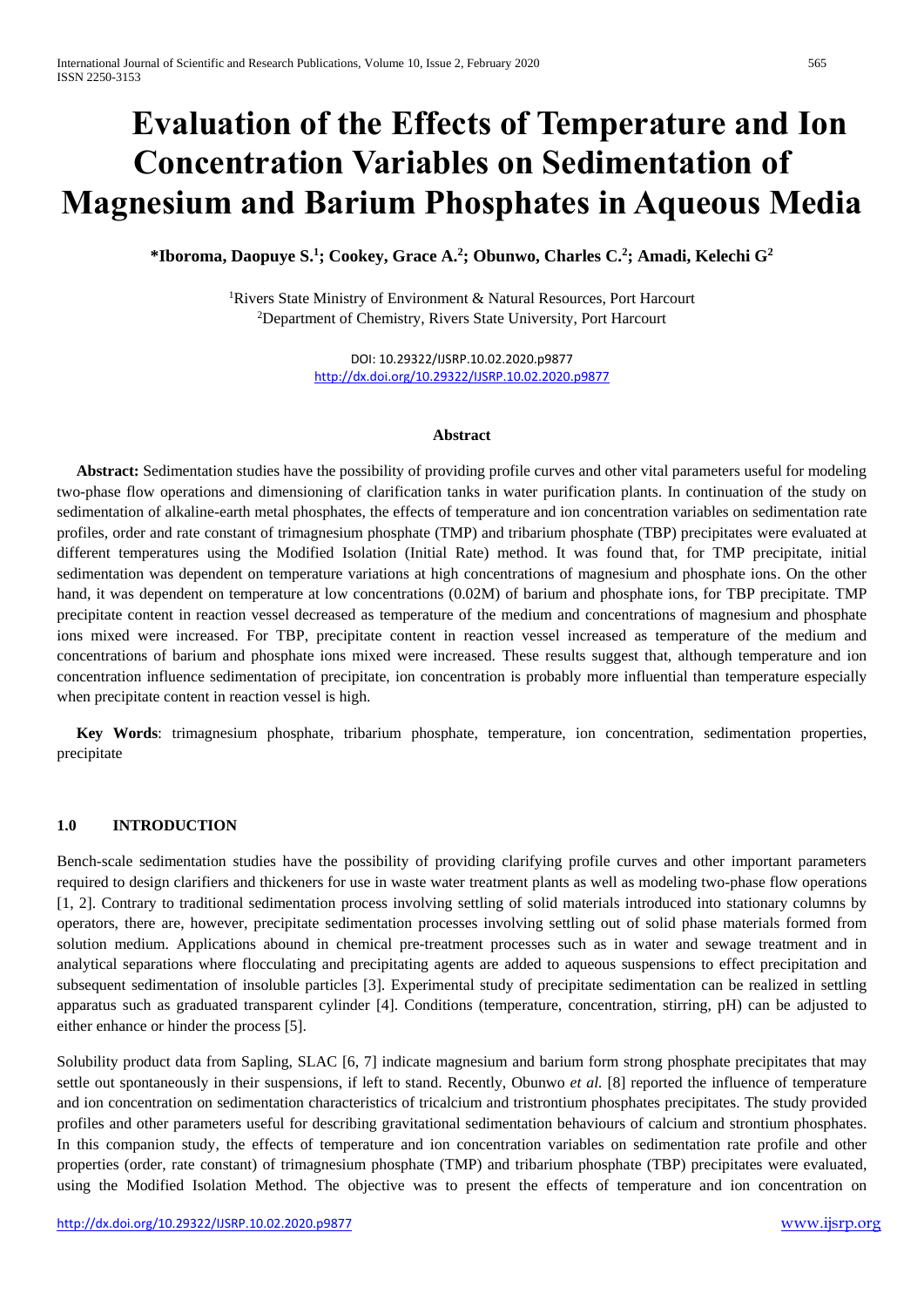International Journal of Scientific and Research Publications, Volume 10, Issue 2, February 2020 566 ISSN 2250-3153

sedimentation profiles and properties of TMP and TBP precipitates. Data may serve as models for correction of temperature and concentration variations in sedimentation process.

## **2.0 MATERIALS AND METHODS**

Solutions containing magnesium, barium and phosphate ions were separately prepared using analytical grade magnesium nitrate hexahydrate (Mg(NO<sub>3</sub>)<sub>2</sub>.6H<sub>2</sub>O), barium nitrate (Ba(NO<sub>3</sub>)<sub>2</sub>) and tribasic sodium phosphate (Na<sub>3</sub>PO<sub>4</sub>) and de-ionized water.

Precipitate sedimentation measurement apparatus was set up using a transparent cylindrical tube (with graduated scale on the outside), Pec Medical Magnetic Stirrer Hotplate (Model Number: 85-2), transparent 3000cm<sup>3</sup> capacity beaker (as water-bath), thermometer, magnetic stirrer, and clamp and stand. The transparent cylindrical tube is the main item in which precipitate sedimentation measurement was done. Graduation on the outside of the tube enabled the displacement of the precipitate to be read visually. The magnetic stirrer hotplate provided controlled heat to the sample (in the tube) through the water in the water-bath. The desired heat supply to the sample was maintained by adjusting temperature control knobs on the magnetic stirrer hotplate. To ensure uniform distribution of heat to the sample (precipitate), the magnetic stirrer was positioned to stir the water in the waterbath without disturbing the sample and the process while the thermometer reads the temperature of the water. The clamp and stand held the cylindrical tube into the water-bath. Other items were a light source and digital stop clock. The light source (5.5 watts LED rechargeable desk lamp) was placed behind the water-bath to illuminate the cylindrical tube for visual monitoring. The digital stop clock was used for taking timely readings of the precipitate sedimentation tests.

The Modified Isolation (Initial Rate) Method, involving turn-wise variation and isolation of reactant concentration and measurement of initial sedimentation rate [2, 9, 10], was employed. Tests were performed by mixing known volume (40ml) of varying concentrations (0.2M - 1.0M) of magnesium ions or (0.02M - 0.1M) of barium ions with constant 0.6M or 0.06M phosphate ions concentration, respectively, to form either trimagnesium phosphate (TMP), Mg3(PO4)2, or tribarium phosphate  $(TBP)$ ,  $Ba_3(PO_4)_2$ , precipitate. Accordingly, the process was repeated by varying the concentration of phosphate ions while keeping the concentration of magnesium or barium ions constant. TMP precipitate  $[Mg_3(PO_4)]$  did not form when low concentrations (0.02M - 0.10M) of magnesium and phosphate ions were mixed. Precipitate formed when a 9-fold increase in concentration range (0.2M - 1.0M) relative to the original range (0.02M - 0.10M), designed for the study, was mixed. In each test, the precipitate suspension formed after mixing was stirred immediately for 30 seconds and then allowed to stand. The displacement (H) of the suspension front was monitored and the corresponding time (T) recorded every 30 seconds, for 150 seconds. The rate, at which the suspension zone moved, in the early stages, was used to obtain the initial sedimentation rates, Rs, (Equation 1). In precipitates exhibiting low sedimentation, for example  $Mg_3(PO_4)$ , the appearance of the suspension interface marked the onset of sedimentation and the time the interface formed was also used to measure the initial sedimentation rate (Rs). The tests were conducted at different temperature settings (30 $^{\circ}$ C, 35 $^{\circ}$ C, 40 $^{\circ}$ C, 45 $^{\circ}$ C, 50 $^{\circ}$ C and 55 $^{\circ}$ C) of the sedimentation measurement apparatus.

The sedimentation behaviour of insoluble material (precipitate) from solution medium depends upon the concentrations of reacting species [8, 11]. Hence, sedimentation rate, Rs, was expressed with respect to the concentrations of the metal (Equation 2) and phosphate (Equation 3) ions. Plots of log (Rs) against log (ion species) determined other sedimentation parameters.

$$
Rs = \frac{H}{T} = \frac{-(hp_i - hp_0)}{t_i - t_0}
$$
(1)  

$$
R_{sM} = K_{sM} [M^{2+}]^a
$$
(2)  

$$
R_{sP} = K_{sP} [P^{3-}]^b
$$
(3)

Where: hp<sub>i</sub> = height of the precipitate suspension at a given time,  $t_i$ , hp<sub>0</sub> = height of the suspension at time zero,  $t_0$ , Rs = Initial sedimentation rate, R<sub>SM</sub> and R<sub>SP</sub> = Sedimentation rates with respect to metal (M) and phosphate (P) ions, K<sub>SM</sub> and K<sub>SP</sub> = Sedimentation rate constants with respect to metal  $(M)$  and phosphate  $(P)$  ions  $(a)$  and  $(b)$  = sedimentation orders with respect to metal (M) and phosphate (P) ions, and  $M = M$ agnesium or barium.

## **3.0 RESULTS AND DISCUSSION**

<http://dx.doi.org/10.29322/IJSRP.10.02.2020.p9877> [www.ijsrp.org](http://ijsrp.org/) *3.1 Sedimentation Rate Profiles of TMP and TBP precipitates at Various Temperatures:* Initial sedimentation rate results of TMP and TBP precipitates are displayed in Figures 1, 2, 3 and 4 as function of temperature for various concentrations of the metal (magnesium and barium) and phosphate ions. Results in Figures 1 and 2 show that initial sedimentation rate of TMP precipitate is dependent on temperature variations when solutions containing high concentrations of magnesium and phosphate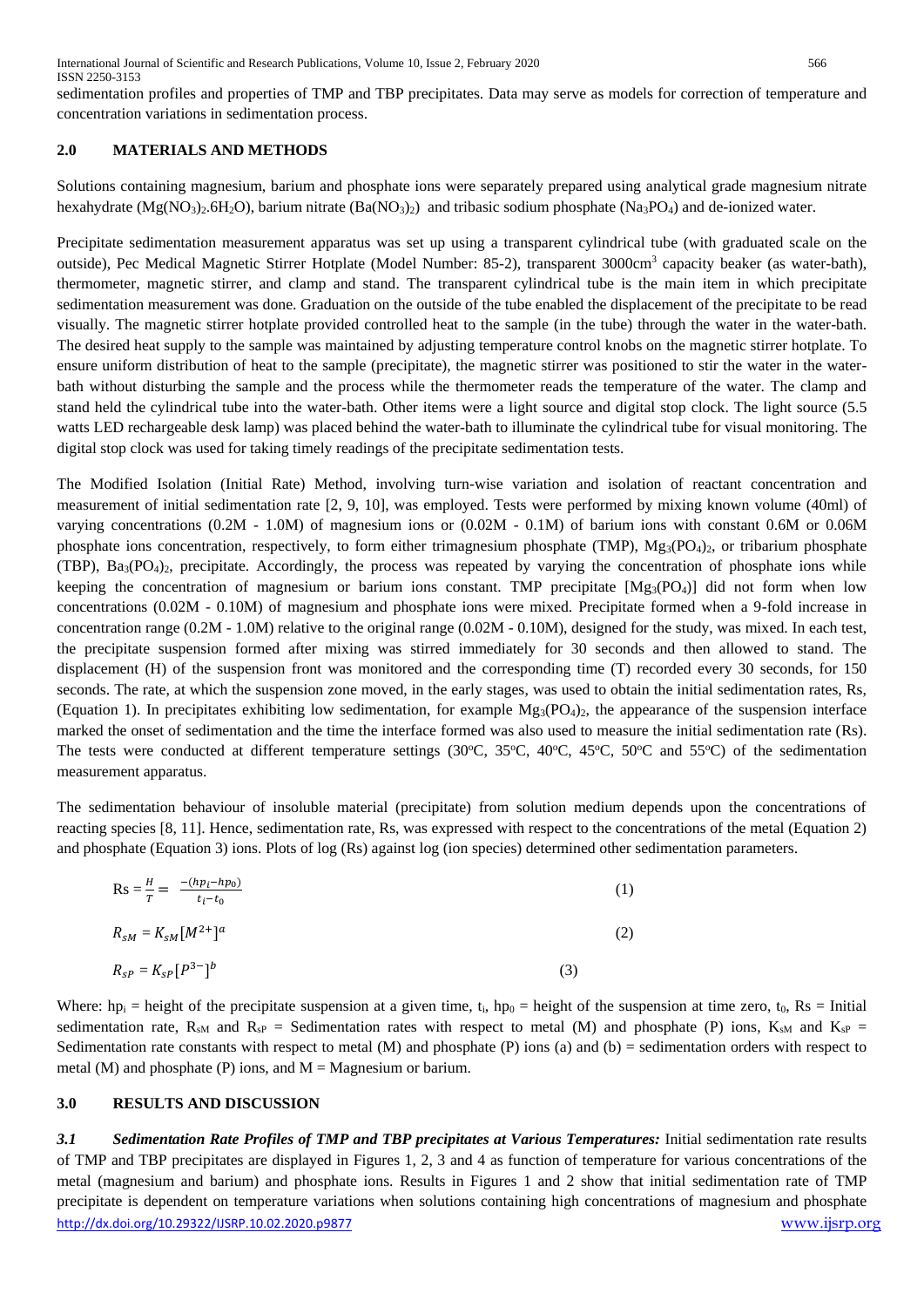ions were mixed. TMP sedimentation profiles corresponding to 0.4M, 0.6M, 0.8M and 1.0M magnesium ion concentrations, given in Figures 1 and 2, show positive increases in initial sedimentation rate as temperature rose from 30 to 55<sup>o</sup>C. A near zero increase was observed for the 0.2M magnesium ions concentration. Similarly, profiles for 0.6M, 0.8M and 1.0M gave positive correlated TMP initial sedimentation rate when phosphate ions concentration was varied. Slightly negative and near zero correlations were obtained for 0.2M and 0.4M phosphate ions concentrations. For TBP, the results in Figures 3 and 4 show that initial sedimentation rate of TBP precipitate was influenced by temperature at low concentrations (0.02M) of barium and phosphate ions. Rise in temperature from 30 to 55<sup>o</sup>C produced positively correlated initial sedimentation rate profiles for 0.02M barium and phosphate ions concentrations. Profiles corresponding to 0.04M, 0.06M, 0.08M and 0.10M barium and phosphate ions concentrations generally gave near zero correlation. Figures 1 and 2 also indicate that, at higher temperatures, concentrations of magnesium and phosphate ions mixed influenced initial sedimentation rate of resulting TMP precipitate. For example, at 45°C initial sedimentation rate of TMP precipitate increased from 0.0023 to 0.0037cms<sup>-1</sup>, 0.0037 to 0.0125cms<sup>-1</sup>, 0.0125 to 0.0119cms<sup>-1</sup>  $<sup>1</sup>$ , and 0.0119 to 0.0133cms<sup>-1</sup> when magnesium ions concentration increased from 0.2 to 0.4M, 0.4 to 0.6M, 0.6 to 0.8M and from</sup> 0.8 to 1.0M. Similarly, when phosphate ions concentration was increased from 0.2 to 0.4M, 0.4 to 0.6M, 0.6 to 0.8M and from 0.8 to 1.0M, TMP precipitate initial sedimentation rate respectively rose from  $0.0005$  to  $0.0010$ cms<sup>-1</sup>,  $0.0010$  to  $0.0014$ cms<sup>-1</sup>,  $0.0014$ to 0.0025cms<sup>-1</sup> and 0.0025 to 0.0033cms<sup>-1</sup>. For TBP, Figures 3 and 4 show that initial sedimentation rate of TBP precipitate was influenced by low concentrations  $(<0.04M$ ) of barium and phosphate ions mixed. For example, at 35 $^{\circ}$ C initial sedimentation rate of TBP precipitate dropped from 0.1544 to 0.1539cms<sup>-1</sup> and 0.1572 to 0.1556cms<sup>-1</sup> when the barium and phosphate ions concentrations were respectively increased from 0.02 to 0.04M. When barium and phosphate ions concentrations increased from 0.04 to 0.06M, TBP initial sedimentation rate decreased further from 0.1539 to 0.1533cms<sup>-1</sup> and 0.1556 to 0.1522cms<sup>-1</sup>, respectively.

The appearance of TMP precipitate suspension varied along temperature and concentration lines. It was observed that TMP precipitate suspension mixture gradually changed into paste-like sticky gel as temperature was raised from  $30^{\circ}$ C to  $55^{\circ}$ C. Also, the cloudiness of the suspension decreased as the concentration of magnesium or phosphate ions in mixture increased. No rate result was recorded for 0.2M phosphate ions concentration at 50°C. Again, no TMP precipitate initial sedimentation rate result was recorded for 0.2M, 0.4M and 0.6M phosphate ions concentrations at 55°C. It was observed that TMP precipitate suspension formed at these temperatures and concentrations were highly viscous and thick with no evidence of sedimentation even when allowed to stand beyond the early stages. Although, the cause of the decrease in cloudiness with increasing magnesium or phosphate ions concentration is not very clear, but may be due to gradual dissolution of the precipitate in the medium because of the high concentrations of magnesium and phosphate ions solutions mixed. Therefore, the combined effects of decreasing viscosity as temperature was raised and low precipitate content as concentrations of magnesium and phosphate ions mixed were increased were responsible for the observed increase in TMP precipitate initial sedimentation rate. In direct contrast to that of TMP, TBP precipitate content, as seen in the reaction vessel, increased with increase in concentration of barium and phosphate ions mixed. Suspension interface occurred in the upper and lower regions. For both variations (barium and phosphate ions), the suspension interface of the 0.02M concentrations were observed at the upper region and the precipitate formed was gelatinous in nature. A lower interface of more coarse TBP precipitate was observed from 0.04 to 0.10M barium and phosphate ions concentrations. This may represent a concentration-dependent transition from a colloidal size TBP precipitate to a more crystalline one.

Ideally, temperature and ion concentration affect sedimentation when considered separately, via change in medium viscosity [12]. It is a fact that at higher medium temperature, viscosity drops; hence decreased resistance of particles to settle, and an increase in sedimentation results [13]. Also, solutions of high reactant ions concentration, when mixed, may result in high medium viscosity (increased inter-particle interactions and resistance) if concentration of precipitate particles formed in reaction vessel is high. However, when temperature and concentration of solution of reactants ions are varied concurrently, the resultant event will depend on the magnitude of the contribution of each variable to the sedimentation process. At low reactants ion concentration (low precipitate content) and high medium temperature, decrease of viscosity may out-weigh interactions, thus initial sedimentation rate increases. At high reactants concentrations (high precipitate content) and medium temperature, inter-particle interactions out-weigh decrease of viscosity, and initial sedimentation rate decreases. These eventualities probably determined the outcomes.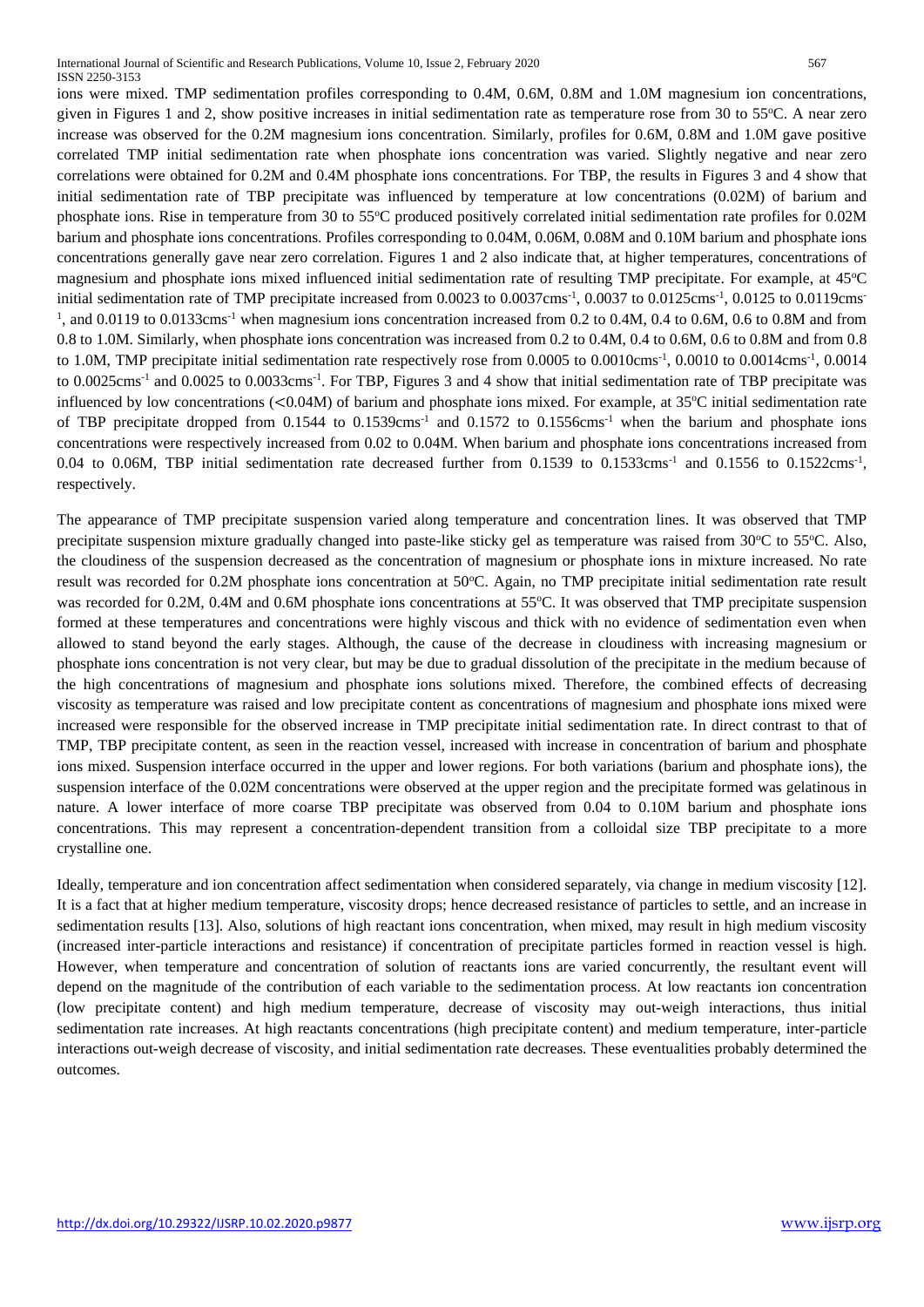

Figure 1: Initial sedimentation rate profiles of TMP precipitate as function of temperature for various [Mg<sup>2+</sup>].



Figure 2: Initial sedimentation rate profiles of TMP precipitate as function of temperature for various [PO $4^3$ ].



Figure 3: Initial sedimentation rate profiles of TBP precipitate as function of temperature for various [Ba<sup>2+</sup>].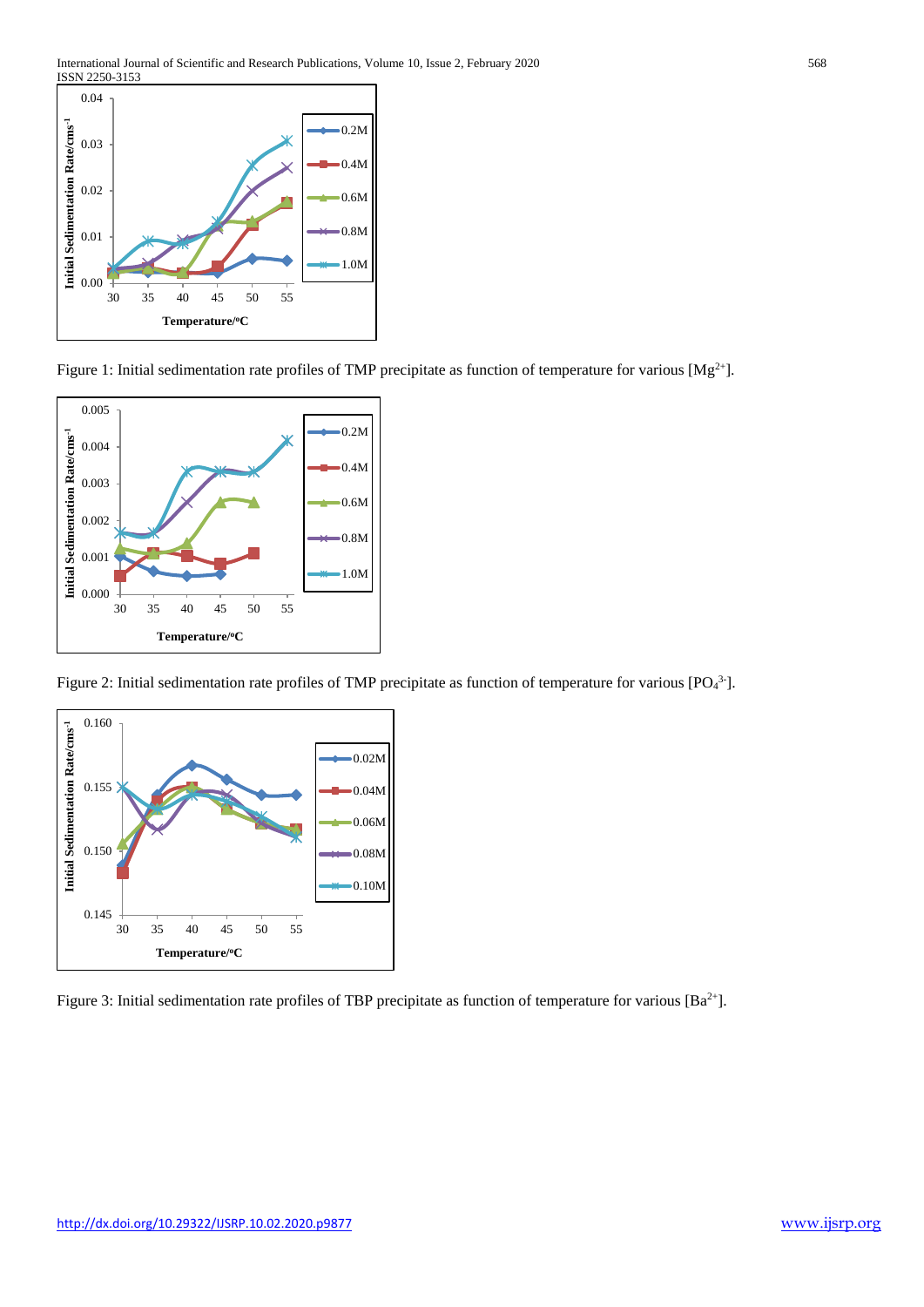

Figure 4: Initial sedimentation rate profiles of TBP precipitate as function of temperature for various [PO $_4$ <sup>3-</sup>].

*3.2 Kinetics of TMP and TBP Precipitates Sedimentation:* Based on model similarity and perfect fit with the method of Initial Rate, primary sedimentation data were analyzed using the derived pseudo rate order laws (Equations 2 and 3). Tables 1 and 2 show additional sedimentation properties (order and rate constant) of TMP and TBP precipitates obtained at various temperatures. For TMP precipitate, sedimentation order ranged from 0.11 to 1.20 and -0.006 to 0.029, for TBP, at constant phosphate ion concentration. At constant metal ion concentration, sedimentation order ranged from 0.45 to 1.27, for TMP, and - 0.014 to 0.016 for TBP. Ranges of sedimentation rate constants (Ks) were also obtained. Sedimentation rate constant varied between  $2.88 \times 10^{-3}$  -  $3.30 \times 10^{-2}$  when phosphate ions concentration was kept constant and between  $1.51 \times 10^{-3}$  -  $3.93 \times 10^{-3}$  at constant magnesium ions concentration. For TBP precipitate, it varied between  $1.46 \times 10^{-1}$  -  $1.65 \times 10^{-1}$  when phosphate ions concentration was kept constant and between  $1.41 \times 10^{-1}$  -  $1.57 \times 10^{-1}$  when barium ions concentration was kept constant. Closer look at Tables 1 and 2 shows that sedimentation orders and rate constants of TMP precipitate vary slightly with temperature whereas those of TBP precipitate do not. Although, the reason for this is not obvious, but may have cued from the fact that temperature markedly influenced the sedimentation of TMP precipitate but poorly affected that of TBP. Also, particle-medium interactions, stronger in TMP suspension than TBP, may be responsible for the variation. The order and rate constant of sedimentation do not provide much information about the sedimentation process. Nevertheless, by extrapolation, rate constant of sedimentation equates measured gravitational sedimentation rate at infinite dilution. Values of the sedimentation rate constant also depend on the size of the precipitate particles formed. High sedimentation rate constant is obtained when precipitate formed tends to be crystalline and low when precipitate formed tends to be colloidal.

| Temperature,<br>$\rm ^oC$ | <b>Sedimentation</b><br>Order $(a)$ at<br>constant $[PO_4^3]$ | <b>Sedimentation Rate</b><br>Constant, $ks_{Mg}$ , at<br>constant $[PO43$ ],<br>$\rm (cms-1M)$ | <b>Sedimentation</b><br>Order (b) at<br>constant $[Mg^{2+}]$ | <b>Sedimentation Rate</b><br>Constant, ksp, at<br>constant [ $Mg^{2+}$ ],<br>$\rm (cms-1M)$ |
|---------------------------|---------------------------------------------------------------|------------------------------------------------------------------------------------------------|--------------------------------------------------------------|---------------------------------------------------------------------------------------------|
| 30                        | 0.11                                                          | $2.88 \times 10^{-3}$                                                                          | 0.45                                                         | $1.51 \times 10^{-3}$                                                                       |
| 35                        | 0.67                                                          | $6.18 \times 10^{-3}$                                                                          | 0.61                                                         | $1.74 \times 10^{-3}$                                                                       |
| 40                        | 0.87                                                          | $7.13 \times 10^{-3}$                                                                          | 1.16                                                         | $3.05 \times 10^{-3}$                                                                       |
| 45                        | 1.20                                                          | $1.54 \times 10^{-2}$                                                                          | 1.27                                                         | $3.80 \times 10^{-3}$                                                                       |
| 50                        | 0.93                                                          | $2.48 \times 10^{-2}$                                                                          | 1.24                                                         | $3.93 \times 10^{-3}$                                                                       |
| 55                        | 1.08                                                          | $3.30 \times 10^{-2}$                                                                          | $***$                                                        | $***$                                                                                       |

|  | Table 1: Influence of Temperature on Sedimentation Parameters of TMP Precipitate. |  |  |
|--|-----------------------------------------------------------------------------------|--|--|
|  |                                                                                   |  |  |

\*\* Incomplete data due to formation of stable TMP precipitate suspension below 0.6M phosphate ions concentration.

| Table 2: Influence of Temperature on Sedimentation Parameters of TBP Precipitate. |  |  |  |  |  |  |  |
|-----------------------------------------------------------------------------------|--|--|--|--|--|--|--|
|-----------------------------------------------------------------------------------|--|--|--|--|--|--|--|

| Temperature, | Sedimentation       | <b>Sedimentation Rate</b>       | Sedimentation        | <b>Sedimentation Rate</b>    |
|--------------|---------------------|---------------------------------|----------------------|------------------------------|
| $\rm ^{o}C$  | Order $(a)$ at      | Constant, ks <sub>Ba</sub> , at | <b>Order</b> (b) at  | Constant, ksp. at            |
|              | constant $[PO_4^3]$ | constant $[PO43$ , (cms)        | constant $[Ba^{2+}]$ | constant $[Ba^{2+}]$ , (cms) |
|              |                     | $\rm^1M$                        |                      | $\rm^1M)$                    |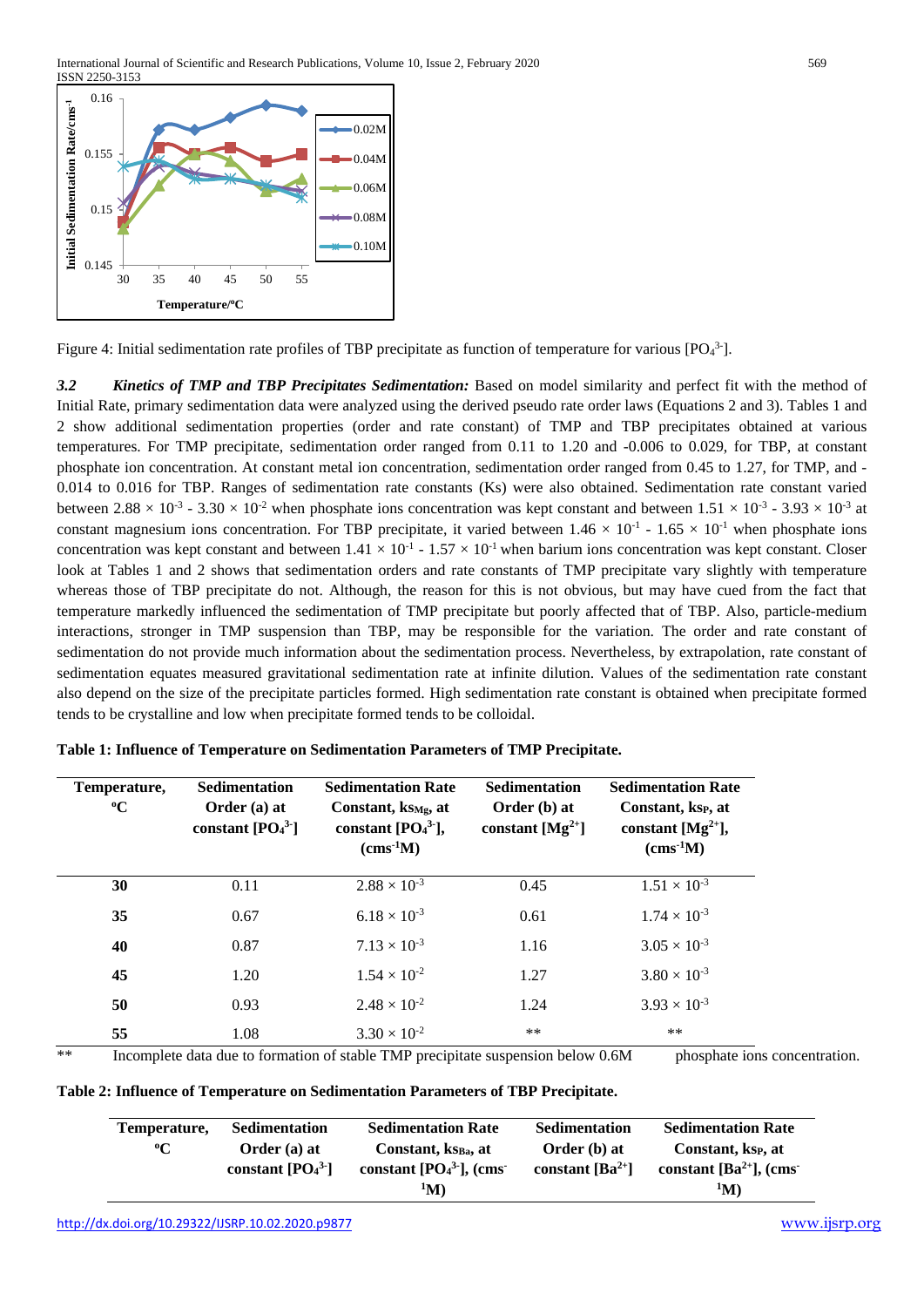International Journal of Scientific and Research Publications, Volume 10, Issue 2, February 2020 570 ISSN 2250-3153

| . . <i>.</i> |          |                       |          |                       |  |
|--------------|----------|-----------------------|----------|-----------------------|--|
| 30           | 0.029    | $1.65 \times 10^{-1}$ | 0.016    | $1.57 \times 10^{-1}$ |  |
| 35           | $-0.008$ | $1.50 \times 10^{-1}$ | $-0.014$ | $1.48 \times 10^{-1}$ |  |
| 40           | $-0.010$ | $1.51 \times 10^{-1}$ | $-0.017$ | $1.47 \times 10^{-1}$ |  |
| 45           | $-0.006$ | $1.52 \times 10^{-1}$ | $-0.023$ | $1.45 \times 10^{-1}$ |  |
| 50           | $-0.007$ | $1.50 \times 10^{-1}$ | $-0.030$ | $1.41 \times 10^{-1}$ |  |
| 55           | $-0.013$ | $1.46 \times 10^{-1}$ | $-0.032$ | $1.46 \times 10^{-1}$ |  |

## **CONCLUSION**

The effects of temperature and ion concentration on initial sedimentation rates of trimagnesium phosphate (TMP) and tribarium phosphate (TBP) precipitates were determined using the Modified Isolation (Initial Rate) Method. It was found that, for TMP precipitate, initial sedimentation was dependent on temperature variations at high concentrations of magnesium and phosphate ions; it was dependent on temperature at low concentrations (0.02M) of barium and phosphate ions, for TBP precipitate. TMP precipitate content in reaction vessel decreased as temperature of the medium and concentrations of magnesium and phosphate ions mixed were increased. For TBP, precipitate content in reaction vessel increased as temperature of the medium and concentrations of barium and phosphate ions mixed increased. Sedimentation data obtained in this study fitted well the pseudo rate order law, implying the dependence of initial sedimentation rate on ion concentration. Whereas TMP precipitate produced positive sedimentation order, TBP precipitate gave negative order. Data may serve as models for correction of temperature and concentration variations in precipitate sedimentation process.

#### **References**

- [1]. Gamsiri, M. R. & Shirazi, H. H. A. (2012). A new approach to define batch settling curves for analyzing the sedimentation characteristics. *Journal of Mining and Environment, 3* (2), 103 - 111.
- [2]. Obunwo, C. C. & Iboroma, D. S. (2015). Determination of effects of some parameters on the sedimentation rates of strontium and barium carbonates in aqueous medium. *IOSR J. Appl. Chem., 8* (2), 17 - 21.
- [3]. Konne, J. L., Adiukwu, P. U. & Izonfuo, W. A. L. (2017). Spectrophotometric determination of sedimdentation rates of CuS and BaS in aqueous media. *Nigerian Journal of Oil and Gas Technology, 2* (2), 57 - 65.
- [4]. Obunwo, C. C., Abia, A. A. & Iboroma, D. S. (2014). Studies of sedimentation rates of non-transition alkaline-earth metal carbonates in aqueous medium. IOSR *Journal of Applied Chemistry, 7* (11), 06 - 11.
- [5]. Iboroma, S. D., Obunwo, C. C. & Cookey, G. A. (2019). Sedimentation behaviour of barium phosphate precipitate in aqueous solution*. International Journal of Applied Science and Research, 2* (2), 1 - 6.
- [6]. Sapling (macmillan) Learning (2018). Solubility product constants at 298K. Retrieved from <http://www.site.google.com/site/chempendix/ksp>
- [7]. SLAC (2018). Physical constants of inorganic compounds. Retrieved from <http://www.slac.standard.edu/BFROOT/www/Detect/Background>
- [8]. Obunwo, C. C., Iboroma, S. D. & Cookey, G. A. (2017). Influence of temperature and ion concentration on sedimentation characteristics of tricalcium phosphate (TCP) and tristrontium phosphate (TSP) Precipitates. *Journal of Applied Science and Environmental Management, 21* (7), 1374 - 1377.
- [9]. Atkins, P. & Paula, J. D. (2006). *Atkins Physical Chemistry* (8th ed.). New Delhi, India: Oxford University press.
- [10] Iboroma, S. D. (2018). Factors influencing sedimentation characteristics and profiles of alkaline-earth metal phosphates in aqueous solution. Port Harcourt, Rivers State, Nigeria (unpublished PhD Thesis). Rivers State University.
- [11]. Essien, I. O., Ekpe, S. D. (1998). Determination of sedimentation rates of cobalt(II) insoluble compounds and absorption coefficient of the sedimenting particles using gamma radiation. *Journal of Chemical Society of Pakistan, 20* (2), 120 - 124.